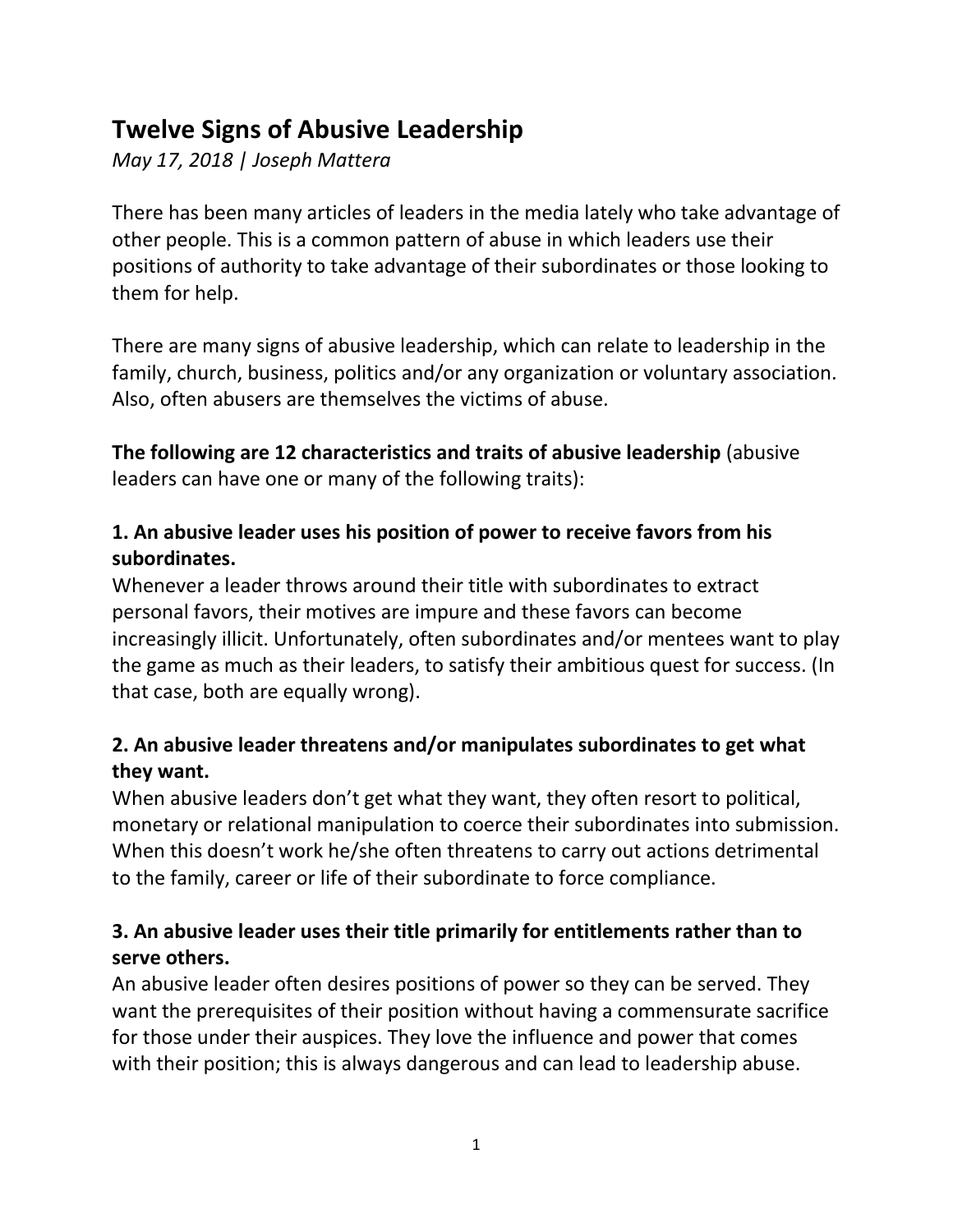#### **4. An abusive leader attaches themselves to the most vulnerable in their midst.**

Abusive leaders often stay away from smart, confident, independent subordinates who are able to think and take care of themselves. They prey upon the naïve, the vulnerable and/or the stargazers who will do anything to have access to power. Leaders who elevate the vulnerable in their company but shy away from confident individuals with strong core values demonstrate that their desires are to control and manipulate others more than to develop and mature others.

#### **5. An abusive leader uses "father wounds" in others to gain paternal trust.**

In a world rampant with family fragmentation, a large percentage of people in organizations have an orphan spirit and/or father wounds (as a result of their biological father's neglect and/or abandonment). Abusive male leaders can easily discern this need for paternal affirmation and utilize this felt need in subordinates to take advantage of them. They first gain their trust by showing them attention, earn their loyalty, and then eventually illicit sexual or other favors from them as an expression of some sort of perverse paternal bond with them.

## **6. An abusive leader makes subordinates inordinately dependent upon themselves and isolates them.**

An abusive leader often makes vulnerable subordinates monetarily, relationally, and/or emotionally dependent upon them by taking care of their needs. Their goals are to isolate subordinates so they can continue to control them and extract from them whatever they desire.

#### **7. An abusive leader demands absolute loyalty.**

Abusive leaders do not want their subordinates or mentees to receive help or instruction from anyone else. They demand absolute authority and feel threatened when or if their subordinates go to anyone else for counsel or aid.

#### **8. An abusive leader threatens and/or attempts to scandalize those who don't comply with their demands.**

Abusive leaders slander those who turn away from them or whom they can no longer control. If they see that a person is or becomes self-aware and/or independent and refuses to "drink their Kool-Aid," they slander them and try to limit their ability to succeed without them.